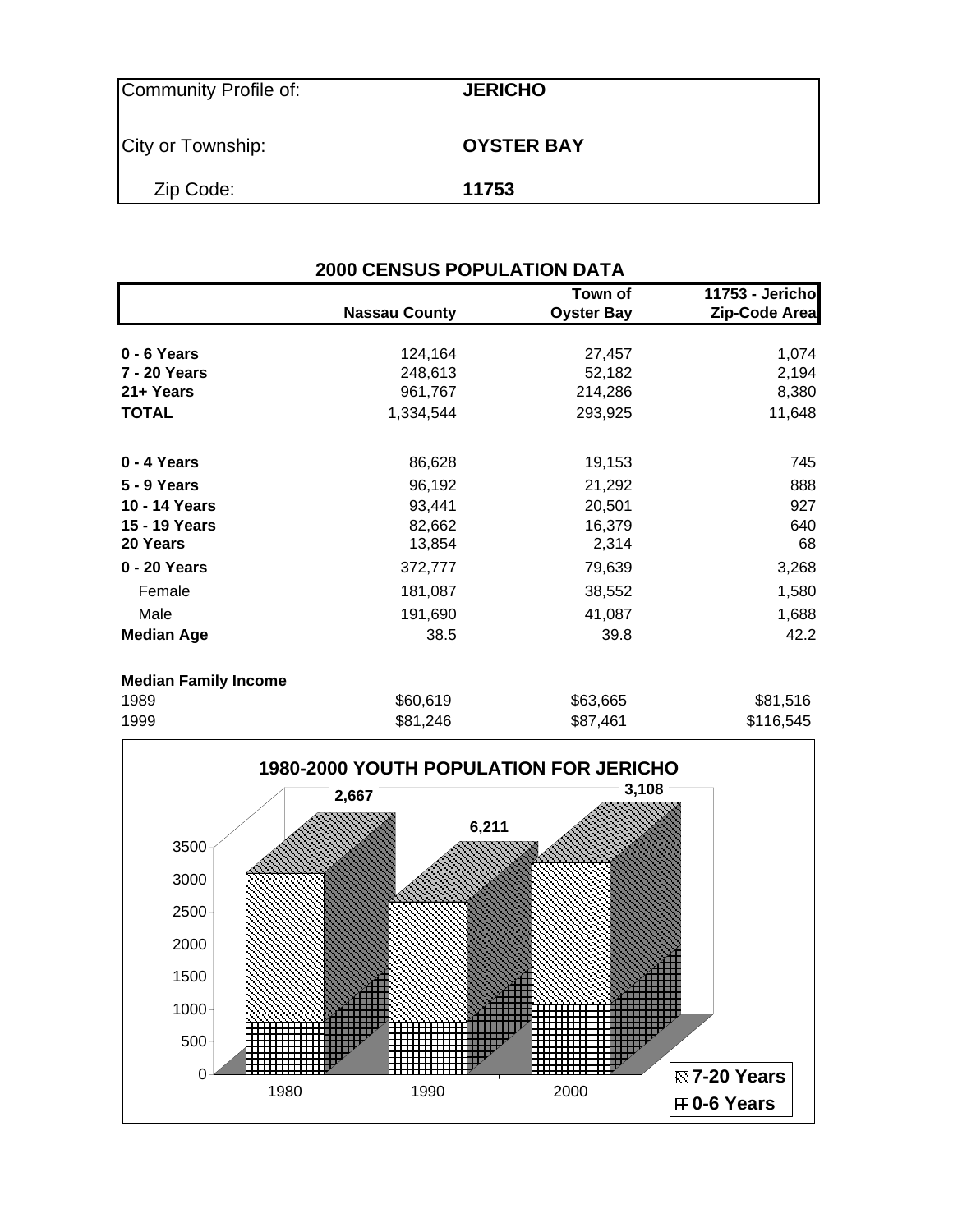# **Town of 11753 - Jericho Nassau County Oyster Bay Zip-Code Area 0 - 6 Years** 118,978 22,496 22,496 **7 - 20 Years** 231,792 49,305 2,599 **21+ Years** 978,505 218,082 9,263 **TOTAL** 1,329,275 289,884 12,759 **0 - 4 Years** 83,639 16,110 625 **5 - 9 Years** 90,106 **16,875** 669 **10 - 14 Years** 82,042 17,814 916 **15 - 19 Years** 79,040 17,385 1,059 **20 Years** 15,943 3,618 227 **0 - 20 Years** 350,770 71,801 3,496 **1990-2000 JERICHO POPULATION PROJECTIONS FOR FOUR AGE GROUPS** 1,200 1,000 800 **X** 0-4  $-5-9$ Ķ, Ķ, 600 Ń. 10-14 x 15-19400 200  $0 -$ 2002 2003 2004 2005 2006 2007 2008 2009 2010 2011

### **2000 POPULATION PROJECTION DATA**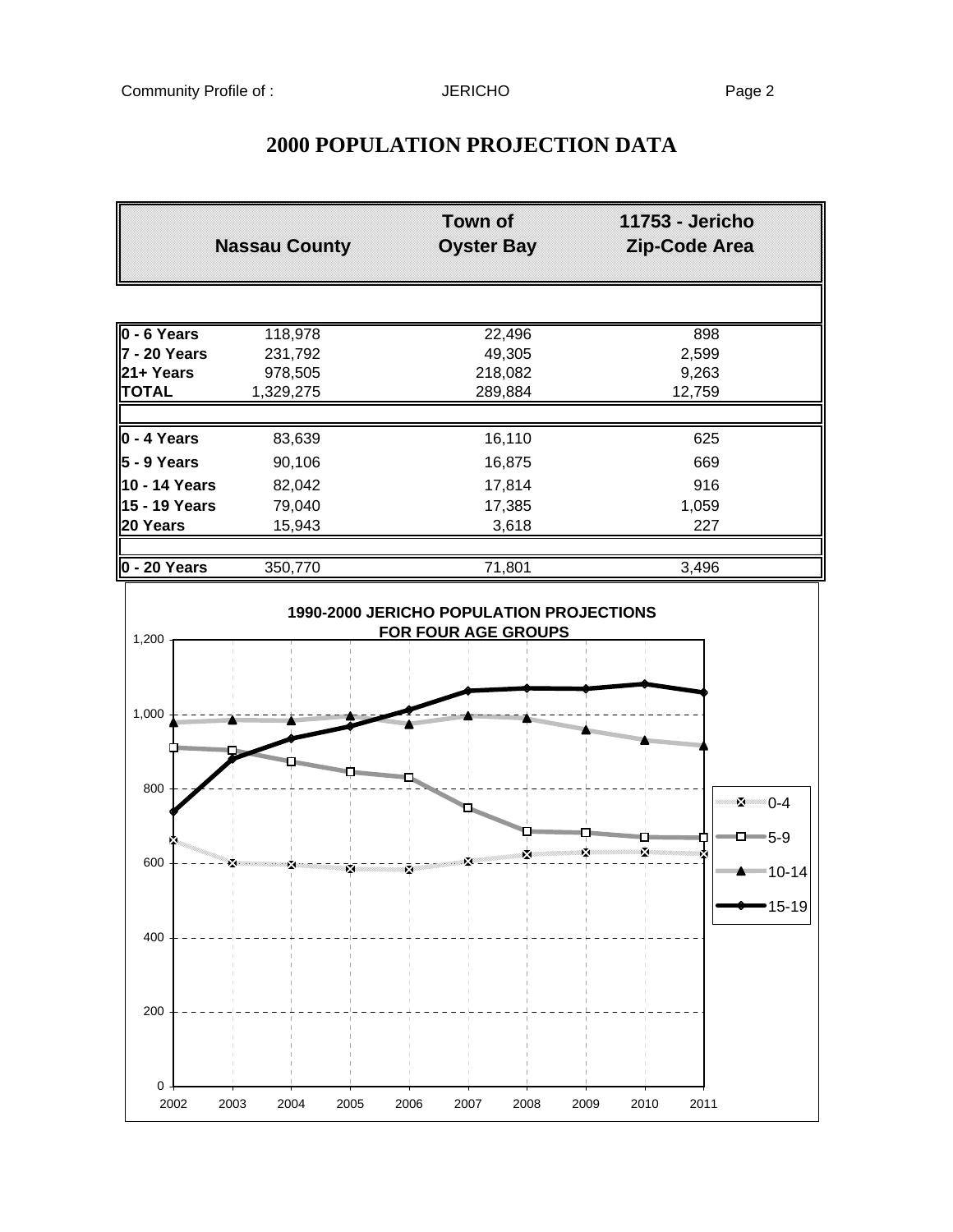| TEMPORARY ASSISTANCE TO<br><b>NEEDY FAMILIES (Formerly AFDC)</b><br>(NUMBER OF INDIVIDUALS) |               |                   |                  |  |  |  |  |
|---------------------------------------------------------------------------------------------|---------------|-------------------|------------------|--|--|--|--|
|                                                                                             |               |                   |                  |  |  |  |  |
|                                                                                             |               | Town of           | 16-20 y          |  |  |  |  |
| Year                                                                                        | Nassau County | <b>Oyster Bay</b> | Zip-Code Area    |  |  |  |  |
| 1985                                                                                        | 15,963        | 1,051             | 14               |  |  |  |  |
| 1986                                                                                        | 15,337        | 946               | 15               |  |  |  |  |
| 1987                                                                                        | 13,321        | 807               | 8                |  |  |  |  |
| 1988                                                                                        | 12,410        | 782               | 17               |  |  |  |  |
| 1989                                                                                        | 11,950        | 704               | 12               |  |  |  |  |
| 1990                                                                                        | 12,607        | 737               | 12               |  |  |  |  |
| 1991                                                                                        | 15,317        | 898               | 5                |  |  |  |  |
| 1992                                                                                        | 16,528        | 963               | $\boldsymbol{9}$ |  |  |  |  |
| 1993                                                                                        | 20,129        | 1,245             | 8                |  |  |  |  |
| 1994                                                                                        | 20,622        | 1,366             | 10               |  |  |  |  |
| 1995                                                                                        | 20,229        | 1,211             | 19               |  |  |  |  |
| 1996                                                                                        | 17,800        | 954               | 10               |  |  |  |  |
| 1997                                                                                        | 14,940        | 836               | $6\phantom{1}6$  |  |  |  |  |
| 1998                                                                                        | 12,706        | 695               | $\boldsymbol{0}$ |  |  |  |  |
| 1999                                                                                        | 10,825        | 695               | $\boldsymbol{0}$ |  |  |  |  |

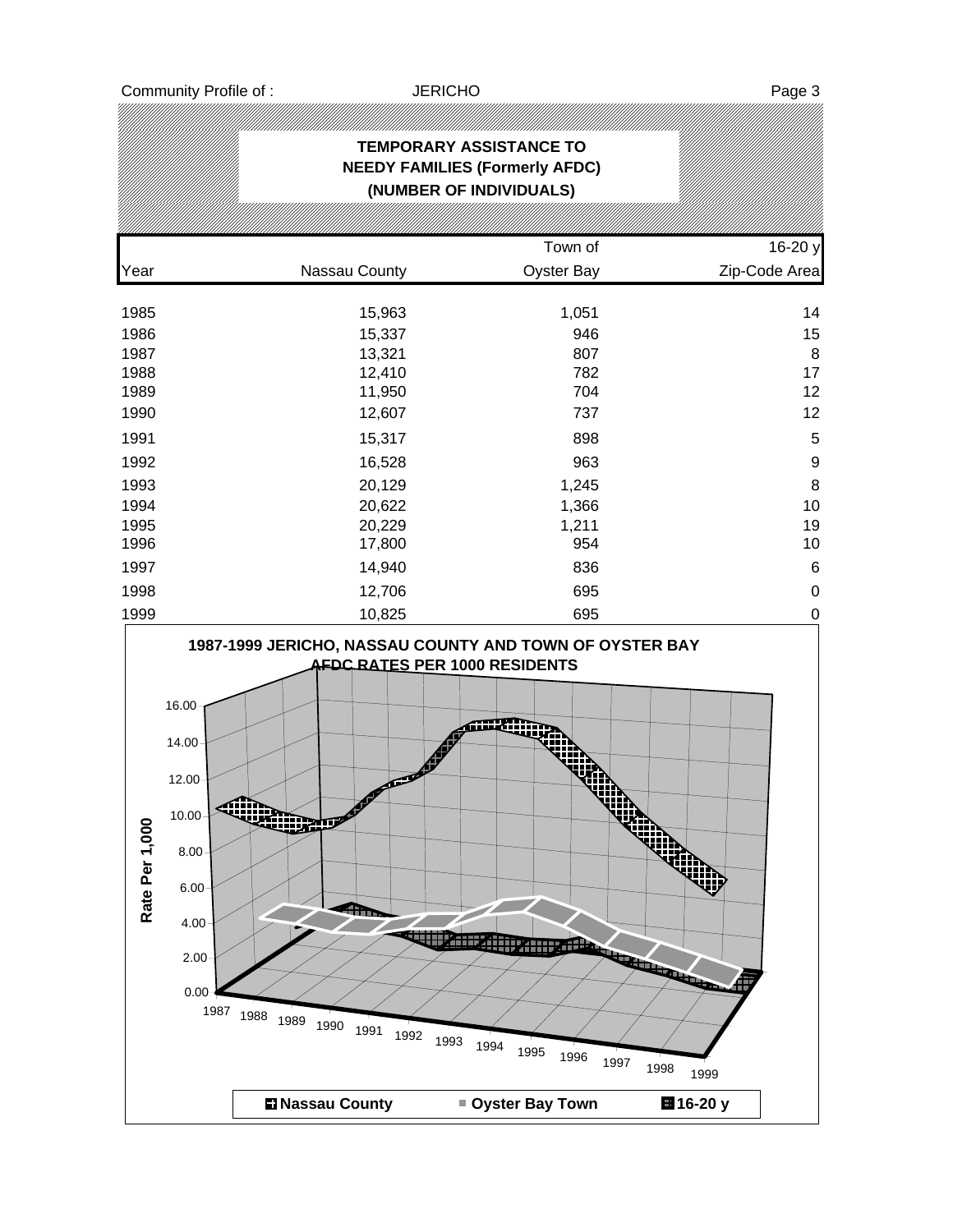#### Community Profile of : JERICHO

|--|--|

#### **11753 ZIP-CODE AREA RESIDENT YOUTH OFFENSES**

|      |                | 7-15 Years Old     |                    |                         |
|------|----------------|--------------------|--------------------|-------------------------|
|      |                | <b>Station</b>     | <b>Subjects of</b> |                         |
| Year | <b>Arrests</b> | <b>Adjustments</b> | Investigation      | <b>Totals</b>           |
| 1990 | 0              | 17                 | 5                  | 22                      |
| 1991 | 0              | 21                 | $\overline{2}$     | 23                      |
| 1992 | 4              | 19                 | $\overline{2}$     | 25                      |
| 1993 | 8              | 10                 | 3                  | 20                      |
| 1994 | 1              | 7                  | 8                  | 16                      |
| 1995 | 8              | 9                  |                    | 18                      |
| 1996 | 9              | $\overline{2}$     | 5                  | 16                      |
| 1997 | 1              | 0<br>3             |                    | 4                       |
|      |                |                    |                    |                         |
|      |                | 16-20 Years Old    |                    |                         |
|      |                | Subjects of        |                    | <b>All Ages</b>         |
| Year | <b>Arrests</b> | Investigation      | <b>Totals</b>      | <b>Total Incidents*</b> |
| 1990 | 8              | 4                  | 12                 | 35                      |
| 1991 | 15             | 3                  | 18                 | 41                      |
| 1992 | 11             | 10                 | 21                 | 46                      |
| 1993 | 10             | 5                  | 15                 | 36                      |
| 1994 | 10             | 18                 | 28                 | 44                      |
| 1995 | 8              | 5                  | 13                 |                         |
| 1996 | 10             | 10                 | 20                 | 31<br>36                |



\* Total incidents include arrests, station adjustments and subjects of investigation for 1988 - 1995. Subjects were not available prior to 1988. Youth offense data does not include data on convictions following from some of these arrests.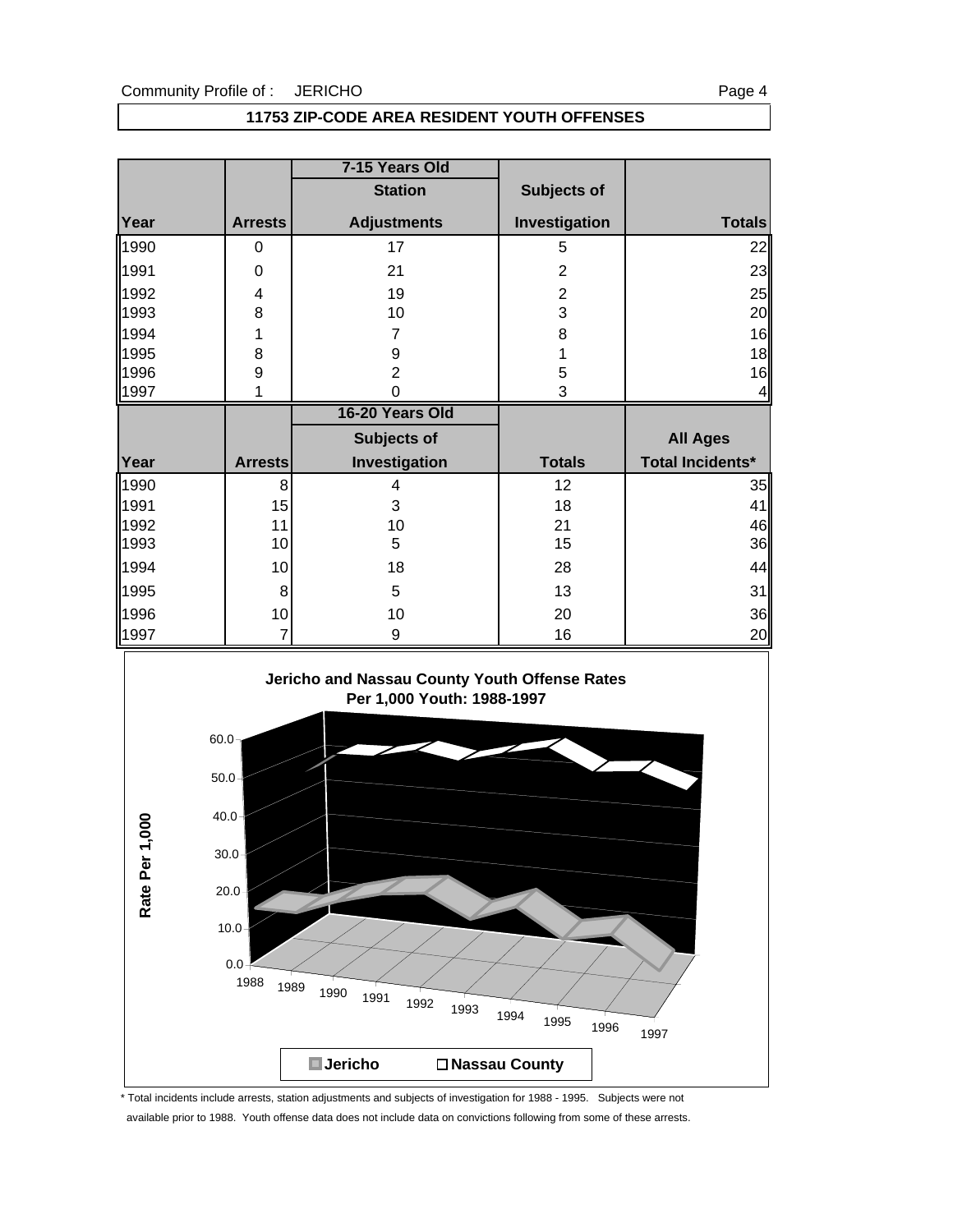Community Profile of : <br>
UERICHO Page 5

|                       | 11753 ZIP-CODE AREA RESIDENT YOUTH OFFENSES                                               |                                                                   |                                           |                       |                   |                                   |                |                    |  |  |
|-----------------------|-------------------------------------------------------------------------------------------|-------------------------------------------------------------------|-------------------------------------------|-----------------------|-------------------|-----------------------------------|----------------|--------------------|--|--|
|                       | Youth Offense Rate Per 1000 Resident Youth<br><b>For Combined Offense Types and Total</b> |                                                                   |                                           |                       |                   |                                   |                |                    |  |  |
|                       | Drug &                                                                                    | Violent &                                                         |                                           |                       |                   | <b>Criminal</b>                   |                |                    |  |  |
| Year                  |                                                                                           | Alcohol Threatening                                               | <b>Property</b>                           | <b>Status</b>         | <b>Theft</b>      | <b>Nonconf</b>                    | <b>Other</b>   | <b>Total</b>       |  |  |
| 1990                  | 2.7                                                                                       | 5.4                                                               | 0.5                                       | 1.1                   | 4.3               | 3.8                               | 0.5            | 18.9               |  |  |
| 1991                  | 1.1                                                                                       | 5.4                                                               | 2.2                                       | 2.7                   | 7.6               | 1.6                               | 1.6            | 22.1               |  |  |
| 1992                  | 1.0                                                                                       | 5.1                                                               | 2.0                                       | 1.0                   | 6.7               | 4.6                               | 2.6            | 23.6               |  |  |
| 1993                  | 0.0                                                                                       | 3.0                                                               | 0.5                                       | 2.0                   | 8.0               | 1.0                               | 3.5            | 18.0               |  |  |
| 1994<br>1995          | 1.5<br>1.5                                                                                | 1.5<br>1.0                                                        | 0.0<br>3.0                                | 3.6<br>2.0            | 3.1<br>4.5        | 1.0<br>0.0                        | 11.8<br>3.5    | 22.5<br>15.5       |  |  |
| 1996                  | 1.5                                                                                       | 2.5                                                               | 3.0                                       | 3.0                   | 5.5               | 0.5                               | 2.0            | 18.1               |  |  |
| 1997                  | 1.0                                                                                       | 1.0                                                               | 0.5                                       | 2.6                   | 3.6               | 0.0                               | 1.6            | 10.4               |  |  |
|                       |                                                                                           |                                                                   |                                           | <b>Youth Offenses</b> |                   |                                   |                |                    |  |  |
|                       |                                                                                           | <b>For Combined Offense Types and Total</b>                       |                                           |                       |                   |                                   |                |                    |  |  |
|                       |                                                                                           |                                                                   |                                           |                       |                   |                                   |                |                    |  |  |
|                       | Drug &                                                                                    | Violent &                                                         |                                           |                       |                   | <b>Criminal</b>                   |                |                    |  |  |
| Year<br>1990          | 5                                                                                         | <b>Alcohol Threatening</b><br>10                                  | <b>Property</b>                           | <b>Status</b><br>2    | <b>Theft</b><br>8 | <b>Nonconf</b>                    | <b>Other</b>   | <b>Total</b><br>35 |  |  |
| 1991                  | $\overline{c}$                                                                            | 10                                                                | 4                                         | 5                     | 14                | 3                                 | 3              | 41                 |  |  |
| 1992                  | $\overline{2}$                                                                            | 10                                                                |                                           | $\overline{c}$        | 13                |                                   |                | 46                 |  |  |
| 1993                  | 0                                                                                         |                                                                   | 4<br>1                                    | 4                     | 16                | 9<br>$\overline{\mathbf{c}}$      | 5<br>7         | 36                 |  |  |
| 1994                  | 3                                                                                         | 6<br>3                                                            | 0                                         | 7                     | 6                 | $\overline{2}$                    | 23             | 44                 |  |  |
| 1995                  | 3                                                                                         | $\overline{2}$                                                    | 6                                         | 4                     | 9                 | 0                                 | $\overline{7}$ | 31                 |  |  |
| 1996                  | 3                                                                                         | 5                                                                 | 6                                         | 6                     | 11                | 1                                 | 4              | 36                 |  |  |
| 1997                  | $\overline{2}$                                                                            | $\overline{2}$                                                    | 1                                         | 5                     | 7                 | 0                                 | 3              | 20                 |  |  |
| 16.0<br>14.0          |                                                                                           | 1990-1997 Violent & Threatening, and Drug & Alcohol Youth Offense | <b>Rates in Jericho and Nassau County</b> |                       |                   |                                   |                |                    |  |  |
|                       |                                                                                           |                                                                   |                                           |                       |                   |                                   |                |                    |  |  |
| 12.0                  |                                                                                           |                                                                   |                                           |                       |                   |                                   |                |                    |  |  |
| 10.0                  |                                                                                           |                                                                   |                                           |                       |                   |                                   |                |                    |  |  |
| Rate Per 1,000<br>8.0 |                                                                                           |                                                                   |                                           |                       |                   |                                   |                |                    |  |  |
|                       | 6.0                                                                                       |                                                                   |                                           |                       |                   |                                   |                |                    |  |  |
|                       |                                                                                           |                                                                   |                                           |                       |                   |                                   |                |                    |  |  |
|                       | 4.0                                                                                       |                                                                   |                                           |                       |                   |                                   |                |                    |  |  |
| 2.0                   |                                                                                           |                                                                   |                                           |                       |                   |                                   |                |                    |  |  |
|                       | 0.0<br>1990                                                                               | 1991<br>1992                                                      | 1993                                      |                       | 1994              | 1995                              | 1996           | 1997               |  |  |
|                       |                                                                                           | <sup>-</sup> <sup>™</sup> Nassau County Alc/Drug /k               |                                           |                       |                   | -D-Nassau County Violent/Threat/k |                |                    |  |  |
|                       |                                                                                           | -X-Jericho Alc/Drug/k                                             |                                           |                       |                   | -D-Jericho Violent/Threat/k       |                |                    |  |  |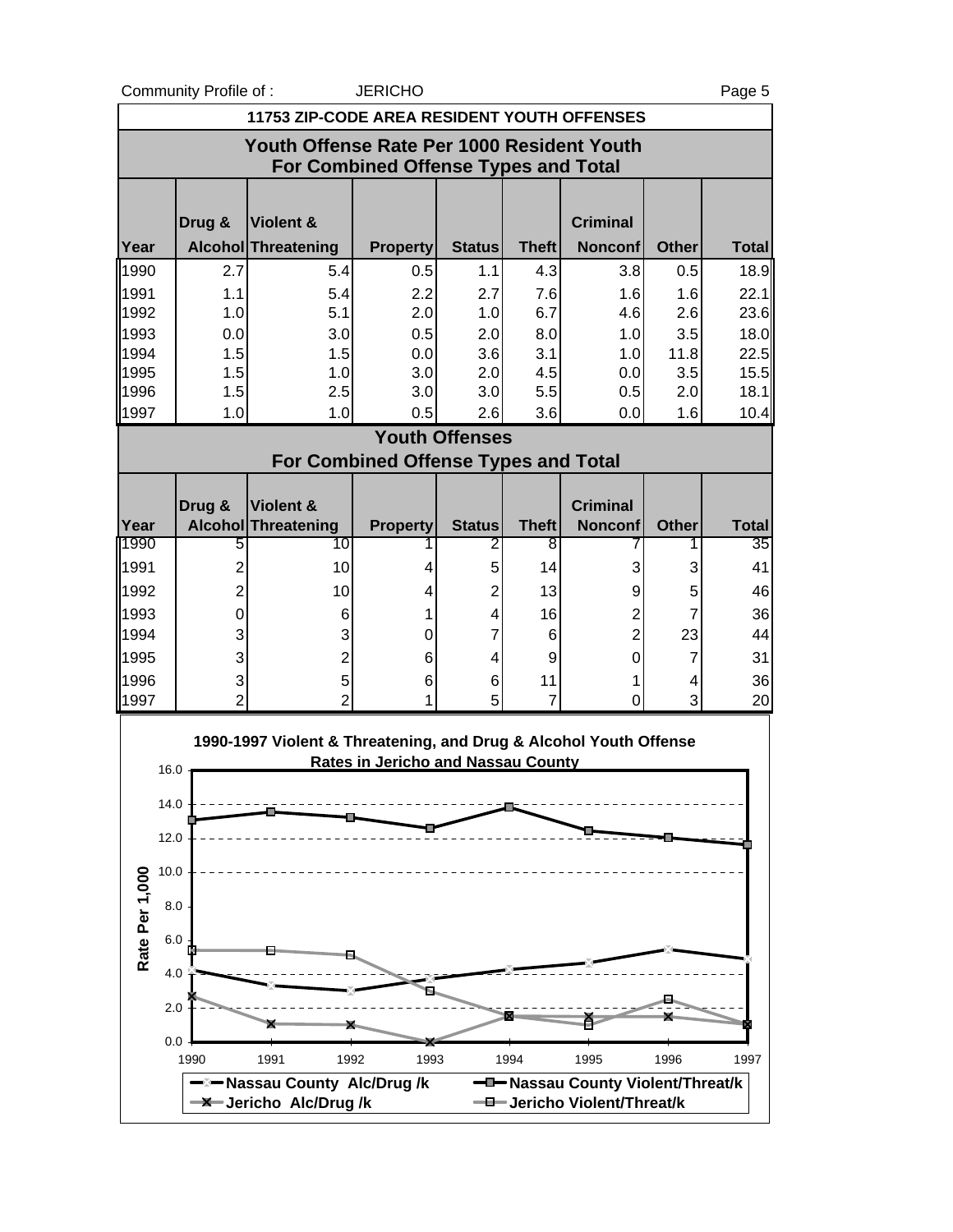

"Other" Communities Include: Mineola, Hempstead, W Hempstead, N Cassel, Bellmore, Glen Cove, Glen Head, Uniondale, E Meadow,

Williston Pk, E Norwich, Hicksville and Other NYS. Each comunity comprises less than 3% of all offenses committed in Jericho.

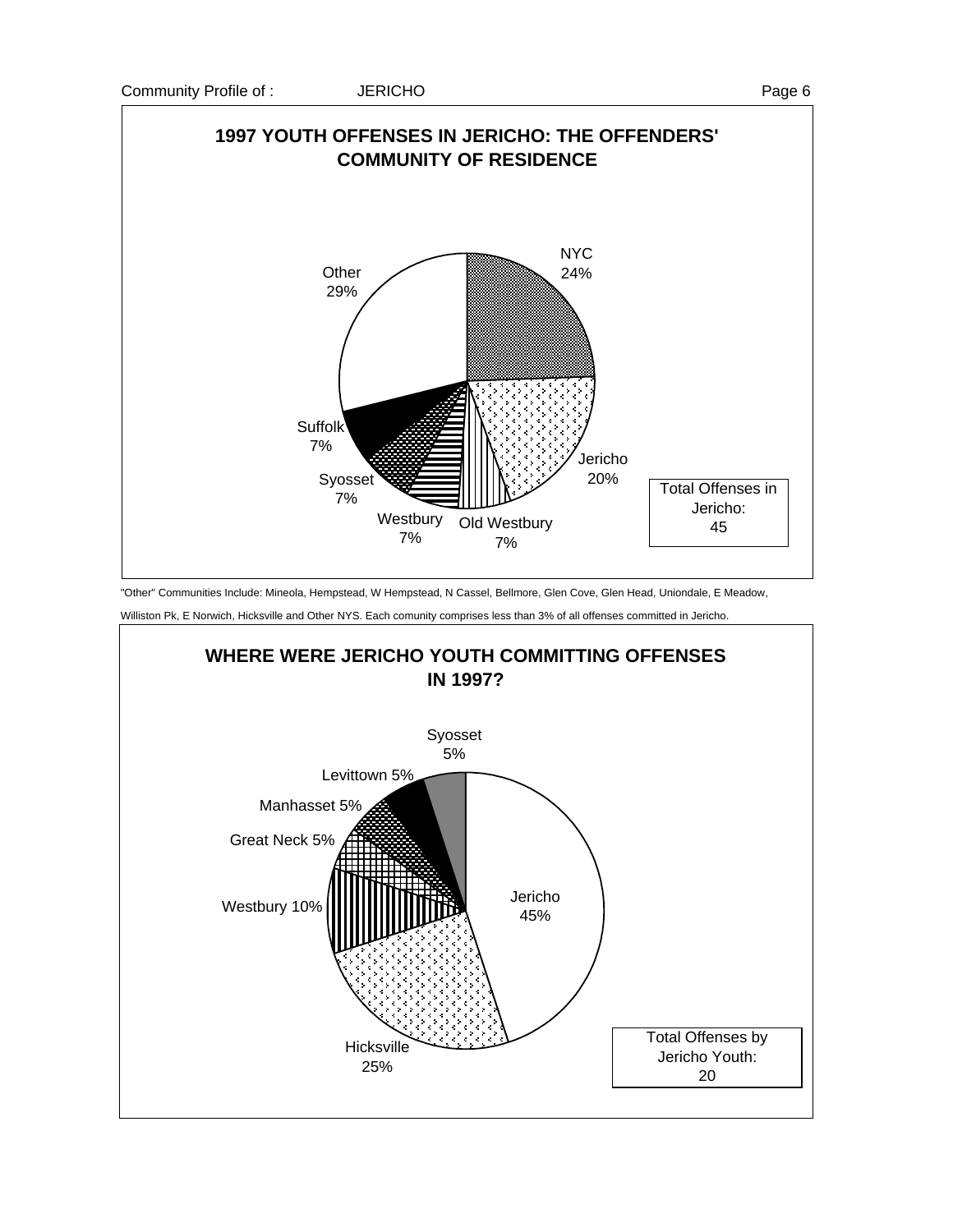|                                                                                                       |                |              |                |                |              |                |                | 1991-97       |  |
|-------------------------------------------------------------------------------------------------------|----------------|--------------|----------------|----------------|--------------|----------------|----------------|---------------|--|
|                                                                                                       |                |              |                |                |              |                |                | Percent       |  |
| Age                                                                                                   | 1991           | 1992         | 1993           | 1994           | 1995         | 1996           | 1997           | Change        |  |
| 10 Yr & Less                                                                                          | $\Omega$       | $\Omega$     | $\Omega$       | $\Omega$       | $\mathbf{1}$ | $\Omega$       | $\Omega$       |               |  |
| $\%$                                                                                                  | 0.0%           | 0.0%         | 0.0%           | 0.0%           | 33.3%        | 0.0%           | 0.0%           |               |  |
| 11 to 12                                                                                              | $\mathbf 0$    | $\mathbf{0}$ | $\mathbf 0$    | $\mathbf{0}$   | $\Omega$     | $\overline{2}$ | $\mathbf 0$    |               |  |
| %                                                                                                     | 0.0%           | 0.0%         | 0.0%           | 0.0%           | 0.0%         | 33.3%          | 0.0%           |               |  |
| 13                                                                                                    | $\Omega$       | $\Omega$     | $\Omega$       | $\Omega$       | $\Omega$     | $\Omega$       | $\Omega$       |               |  |
| $\%$                                                                                                  | 0.0%           | 0.0%         | 0.0%           | 0.0%           | $0.0\%$      | 0.0%           | 0.0%           |               |  |
| 14                                                                                                    | $\overline{3}$ | $\Omega$     | $\overline{1}$ | $\mathbf{1}$   | $\Omega$     | $\Omega$       |                | $0 - 100.0\%$ |  |
| $\frac{0}{0}$                                                                                         | 100.0%         | 0.0%         | 33.3%          | 16.7%          | 0.0%         | 0.0%           | 0.0%           |               |  |
| 15                                                                                                    | $\overline{0}$ | $\Omega$     | $\Omega$       | 1              | 1            | $\Omega$       | $\Omega$       |               |  |
| $\%$                                                                                                  | 0.0%           | 0.0%         | 0.0%           | 16.7%          | 33.3%        | 0.0%           | 0.0%           |               |  |
| 16                                                                                                    | $\Omega$       | $\mathbf{1}$ | $\mathfrak{p}$ | $\mathfrak{p}$ | 1            | $\mathbf{1}$   | 3              |               |  |
| $\%$                                                                                                  | 0.0%           | 100.0%       | 66.7%          | 33.3%          | 33.3%        | 16.7%          | 60.0%          |               |  |
| 17                                                                                                    | $\Omega$       | $\Omega$     | $\Omega$       | $\Omega$       | $\Omega$     | 1              | $\Omega$       |               |  |
| %                                                                                                     | 0.0%           | 0.0%         | 0.0%           | 0.0%           | 0.0%         | 16.7%          | 0.0%           |               |  |
| 18                                                                                                    | $\Omega$       | $\Omega$     | $\Omega$       | $\mathfrak{p}$ | $\Omega$     | $\overline{2}$ | $\mathfrak{p}$ |               |  |
| $\frac{9}{6}$                                                                                         | 0.0%           | 0.0%         | 0.0%           | 33.3%          | 0.0%         | 33.3%          | 40.0%          |               |  |
| 19 to 20                                                                                              | $\Omega$       | $\Omega$     | $\Omega$       | $\Omega$       | $\Omega$     | $\Omega$       | $\Omega$       |               |  |
| %                                                                                                     | 0.0%           | 0.0%         | 0.0%           | 0.0%           | 0.0%         | 0.0%           | 0.0%           |               |  |
| <b>Jericho</b>                                                                                        |                |              |                |                |              |                |                |               |  |
| <b>Total</b>                                                                                          | 3              | 1            | 3              | 6              | 3            | 6              | 5              | 66.7%         |  |
| Rate Per 1,000                                                                                        | 1.3            | 0.4          | 1.1            | 2.2            | 1.1          | 2.2            | 1.8            | 42.9%         |  |
| <b>Nassau County</b>                                                                                  |                |              |                |                |              |                |                |               |  |
| Rate Per 1,000                                                                                        | 5.19           | 6.63         | 8.98           | 8.68           | 7.52         | 7.23           | 7.30           | 40.5%         |  |
| 1991-1997 Male and Female Runaway and Homeless Youth<br>Rates Per 1,000 for Jericho and Nassau County |                |              |                |                |              |                |                |               |  |
| 12.0                                                                                                  |                |              |                |                |              |                |                |               |  |

## **Resident Jericho Runaway and Homeless Youth by Age Group**

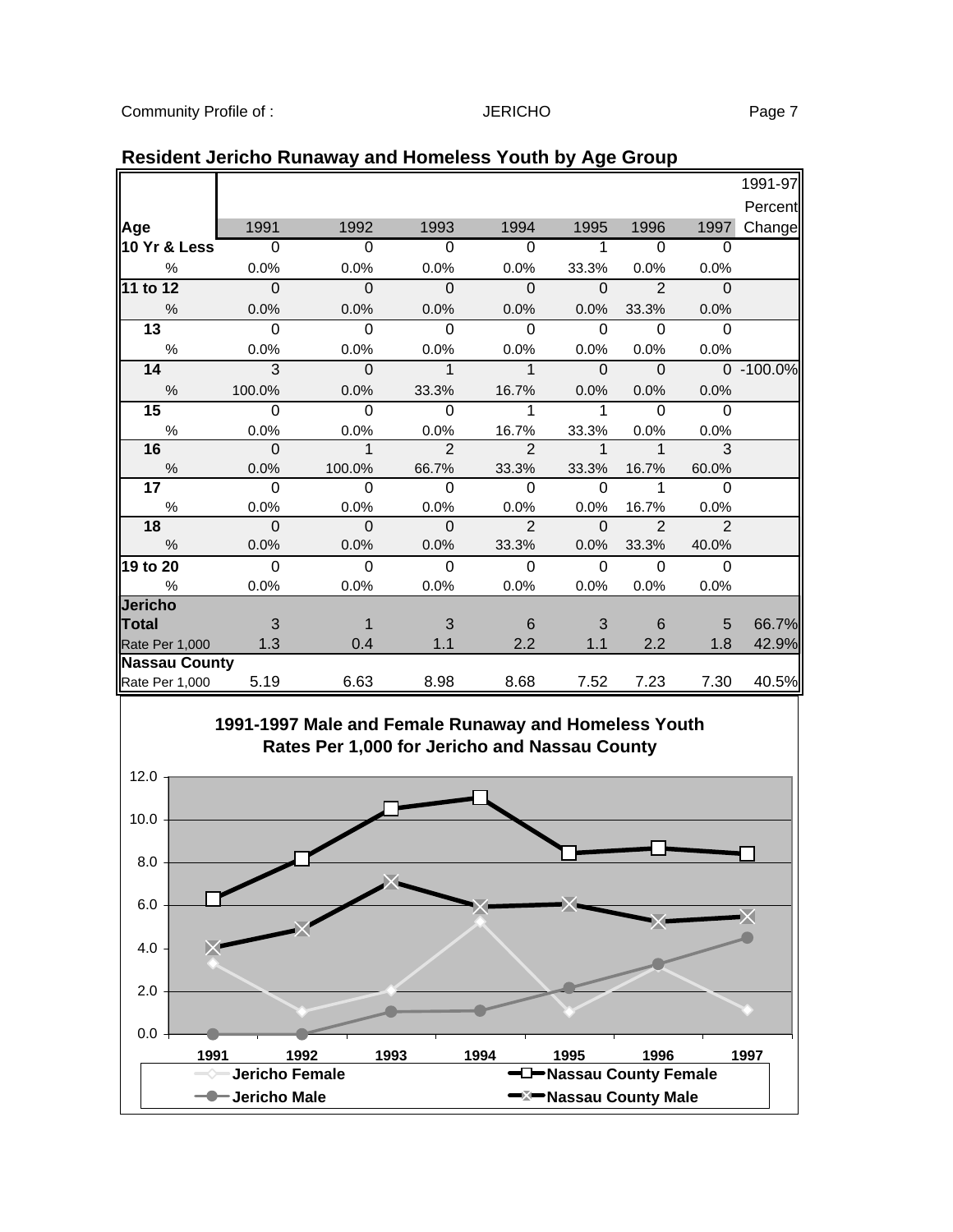Community Profile of : German Muslim School School School School School School School Page 8

### **PUBLIC SCHOOL ENROLLMENT IN JERICHO UFSD**

|      | European          | African  |          | Asian    | Native                                                |               |       |
|------|-------------------|----------|----------|----------|-------------------------------------------------------|---------------|-------|
| Year | American          | American | Latino   | American | American                                              | Total         |       |
|      |                   |          |          |          |                                                       |               |       |
| 1987 | 1,816             | 17       | 21       | 106      | 0                                                     | 1,960         |       |
| 1988 | 1,730             | 21       | 23       | 133      | 0                                                     | 1,907         |       |
| 1989 | 1,706             | 23       | 30       | 142      | 0                                                     | 1,901         |       |
| 1990 | 1,719             | 21       | 24       | 146      | 0                                                     | 1,910         |       |
| 1991 | 1,728             | 24       | 23       | 156      | 0                                                     | 1,931         |       |
| 1992 | 1,760             | 29       | 13       | 188      | 0                                                     | 1,990         |       |
| 1993 | 1,787             | 30       | 18       | 198      | 0                                                     | 2,033         |       |
| 1994 | 1,854             | 26       | 28       | 195      | 2                                                     | 2,105         |       |
| 1995 | 1,928             | 28       | 30       | 199      | 0                                                     | 2,185         |       |
| 1996 | 2,032             | 31       | 37       | 185      | 3                                                     | 2,288         |       |
| 1997 | 2,132             | 45       | 48       | 204      | 3                                                     | 2,432         |       |
| 1998 | 2,196             | 35       | 40       | 290      | 2                                                     | 2,563         |       |
| 1999 | 2,277             | 40       | 35       | 306      | 6                                                     | 2,664         |       |
|      |                   |          |          |          | Net Change in School Enrollment Between 1987 and 1999 |               |       |
|      |                   | European | African  |          | Asian                                                 | <b>Native</b> |       |
|      | 1987-99           | American | American | Latino   | American                                              | American      | Total |
|      | Change in Number  | 461      | 23       | 14       | 200                                                   | 6             | 704   |
|      | Change as Percent | 25%      | 135%     | 67%      | 189%                                                  |               | 36%   |

| Net Change in School Enrollment Between 1993 and 1999 |         |            |          |        |          |               |        |  |  |
|-------------------------------------------------------|---------|------------|----------|--------|----------|---------------|--------|--|--|
|                                                       |         | European   | African  |        | Asian    | <b>Native</b> |        |  |  |
|                                                       | 1993-99 | American   | American | Latino | American | American      | Totall |  |  |
| Change in Number                                      |         | 490        | 10       |        | 108      | 6             | 631    |  |  |
| Change as Percent                                     |         | <b>27%</b> | 33%      | 94%    | 55%      |               | 31%    |  |  |



\* The African American and Native American percent increase is omitted from this chart because enrollment changes that begin or end with fewer than 10 students distort comparisons among the various enthic groups.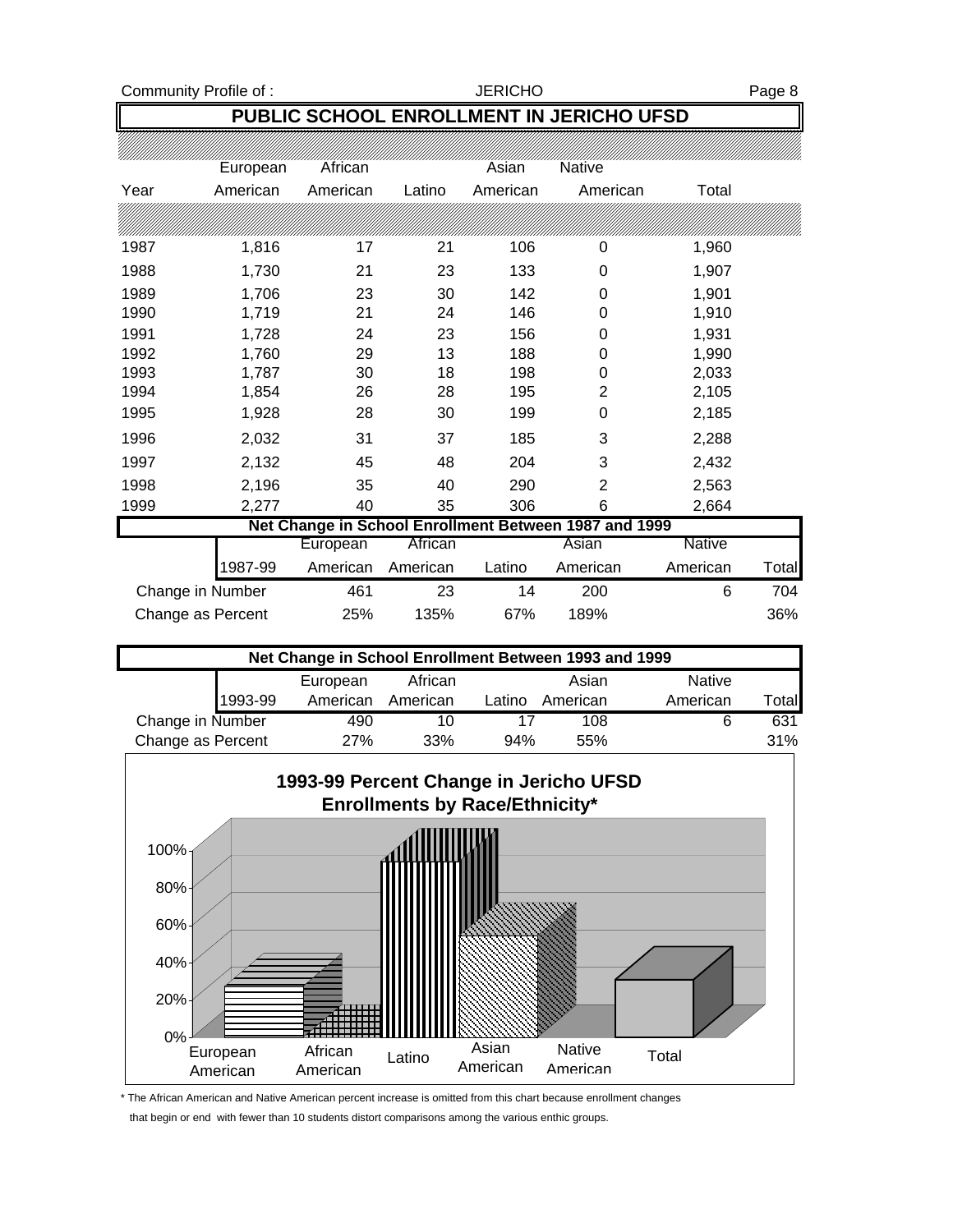#### JERICHO

# **REPORTED LIMITED ENGLISH PROFICIENT ENGLISH LANGUAGE LEARNERS (LEP/ELLs) IN JERICHO UFSD\***

| Reported Number and Percent of LEP/ELL Students in Jericho UFSD,<br><b>Oyster Bay and Nassau County</b> |                                                                          |       |                         |               |                         |         |                         |  |  |
|---------------------------------------------------------------------------------------------------------|--------------------------------------------------------------------------|-------|-------------------------|---------------|-------------------------|---------|-------------------------|--|--|
|                                                                                                         | <b>Jericho UFSD</b><br><b>Town of Oyster Bay</b><br><b>Nassau County</b> |       |                         |               |                         |         |                         |  |  |
| Year                                                                                                    | <b>Number</b>                                                            |       | <b>Percent of</b>       | <b>Number</b> | Percent of              |         | Number Percent of       |  |  |
|                                                                                                         |                                                                          |       | <b>Total Enrollment</b> |               | <b>Total Enrollment</b> |         | <b>Total Enrollment</b> |  |  |
| 1992                                                                                                    |                                                                          | 37    | 1.9%                    | 837           | 2.2%                    | 6,044   | 3.5%                    |  |  |
| 1993                                                                                                    |                                                                          | 37    | 1.8%                    | 873           | 2.3%                    | 6,963   | 4.0%                    |  |  |
| 1994                                                                                                    |                                                                          | 41    | 1.9%                    | 874           | 2.3%                    | 7,492   | 4.2%                    |  |  |
| 1995                                                                                                    |                                                                          | 40    | 1.8%                    | 879           | 2.3%                    | 7,823   | 4.3%                    |  |  |
| 1996                                                                                                    |                                                                          | 46    | 2.0%                    | 883           | 2.2%                    | 8,276   | 4.5%                    |  |  |
| 1997                                                                                                    |                                                                          | 51    | 2.1%                    | 1,009         | 2.5%                    | 9,219   | 4.9%                    |  |  |
| 1998                                                                                                    |                                                                          | 29    | 1.1%                    | 1,026         | 2.5%                    | 9,353   | 4.8%                    |  |  |
| 1999                                                                                                    |                                                                          | 46    | 1.7%                    | 1,125         | 2.7%                    | 10.077  | 5.1%                    |  |  |
| 1999 Total                                                                                              |                                                                          |       |                         |               |                         |         |                         |  |  |
| Enrollment                                                                                              |                                                                          | 2,664 |                         | 42,287        |                         | 195,804 |                         |  |  |
| 1992 - 1999<br>% Change                                                                                 |                                                                          | 24.3% |                         | 34.5%         |                         | 66.7%   |                         |  |  |

\* In the 1998-1999 school year, there were 77 different languages spoken by students enrolled

in Nassau County public schools.



\*\* The annual number of reported LEP/ELLs enrollment is based upon the number of Limited English Proficient English Language Learners in the local district as reported on the State Education Department/ The University of the State of New York, Commissioners Regulations Part 154 Application.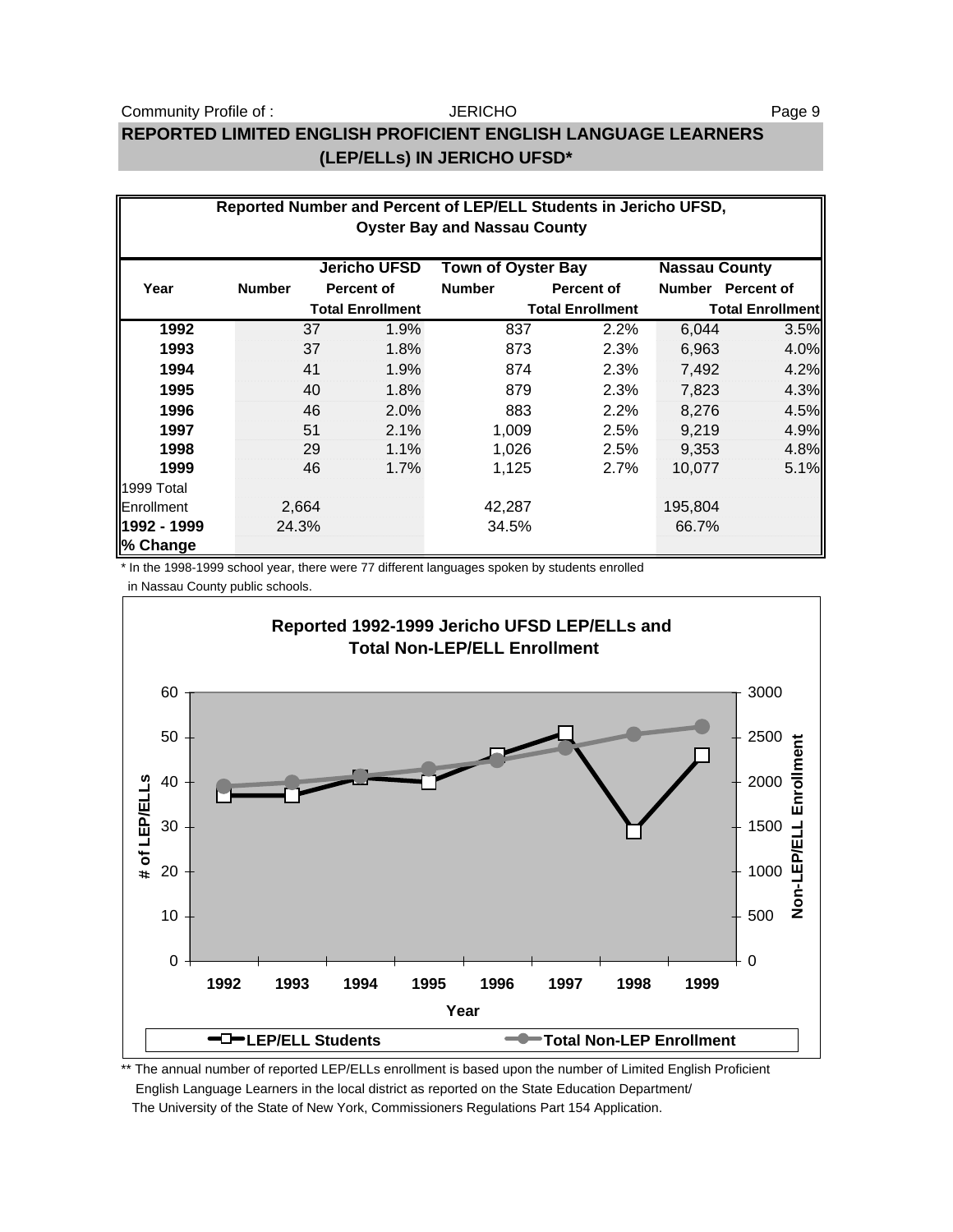Community Profile of : JERICHO **Page 10** 

| Dropout Percents in Jericho UFSD, Town of Oyster Bay, and Nassau County |                                                       |                       |          |                  |          |               |  |  |  |  |  |
|-------------------------------------------------------------------------|-------------------------------------------------------|-----------------------|----------|------------------|----------|---------------|--|--|--|--|--|
|                                                                         | DROPOUT NUMBERS & PERCENTS OF HIGH SCHOOL ENROLLMENT* |                       |          |                  |          |               |  |  |  |  |  |
| Year                                                                    |                                                       | District-# District-% | Town-#** | $\frac{96**}{5}$ | County-# | $\frac{9}{6}$ |  |  |  |  |  |
|                                                                         |                                                       |                       |          |                  |          |               |  |  |  |  |  |
| 1987                                                                    | $\Omega$                                              | 0.0                   | 260      | 1.8              | 1284     | 2.0           |  |  |  |  |  |
| 1988                                                                    | 1                                                     | 0.2                   | 267      | 2.1              | 1177     | 2.0           |  |  |  |  |  |
| 1989                                                                    | 2                                                     | 0.3                   | 160      | 1.3              | 932      | 1.7           |  |  |  |  |  |
| 1990                                                                    | 4                                                     | 0.7                   | 114      | 1.0              | 759      | 1.4           |  |  |  |  |  |
| 1991                                                                    | 1                                                     | 0.2                   | 71       | 0.6              | 613      | 1.2           |  |  |  |  |  |
| 1992                                                                    | 1                                                     | 0.1                   | 81       | 0.7              | 654      | 1.2           |  |  |  |  |  |
| 1993                                                                    | 1                                                     | 0.2                   | 69       | 0.6              | 630      | 1.2           |  |  |  |  |  |
| 1994                                                                    | 0                                                     | 0.0                   | 52       | 0.5              | 724      | 1.4           |  |  |  |  |  |
| 1995                                                                    | 1                                                     | 0.1                   | 67       | 0.6              | 531      | 1.0           |  |  |  |  |  |
| 1996                                                                    | $\Omega$                                              | 0.0                   | 80       | 0.7              | 477      | 0.9           |  |  |  |  |  |
| 1997                                                                    | 0                                                     | 0.0                   | 58       | 0.5              | 479      | 0.9           |  |  |  |  |  |
| 1998                                                                    | 0                                                     | 0.0                   | 85       | 0.8              | 489      | 0.9           |  |  |  |  |  |

\*Dropout Rate = Dropouts divided by 9-12 grade enrollment including ungraded secondary enrollment. A dropout

is defined as any pupil who left school prior to graduation & did not enter another school or program leading to a GED.



\*\*Town data based on a weighted average of communities which are fully or partially located within town boundaries.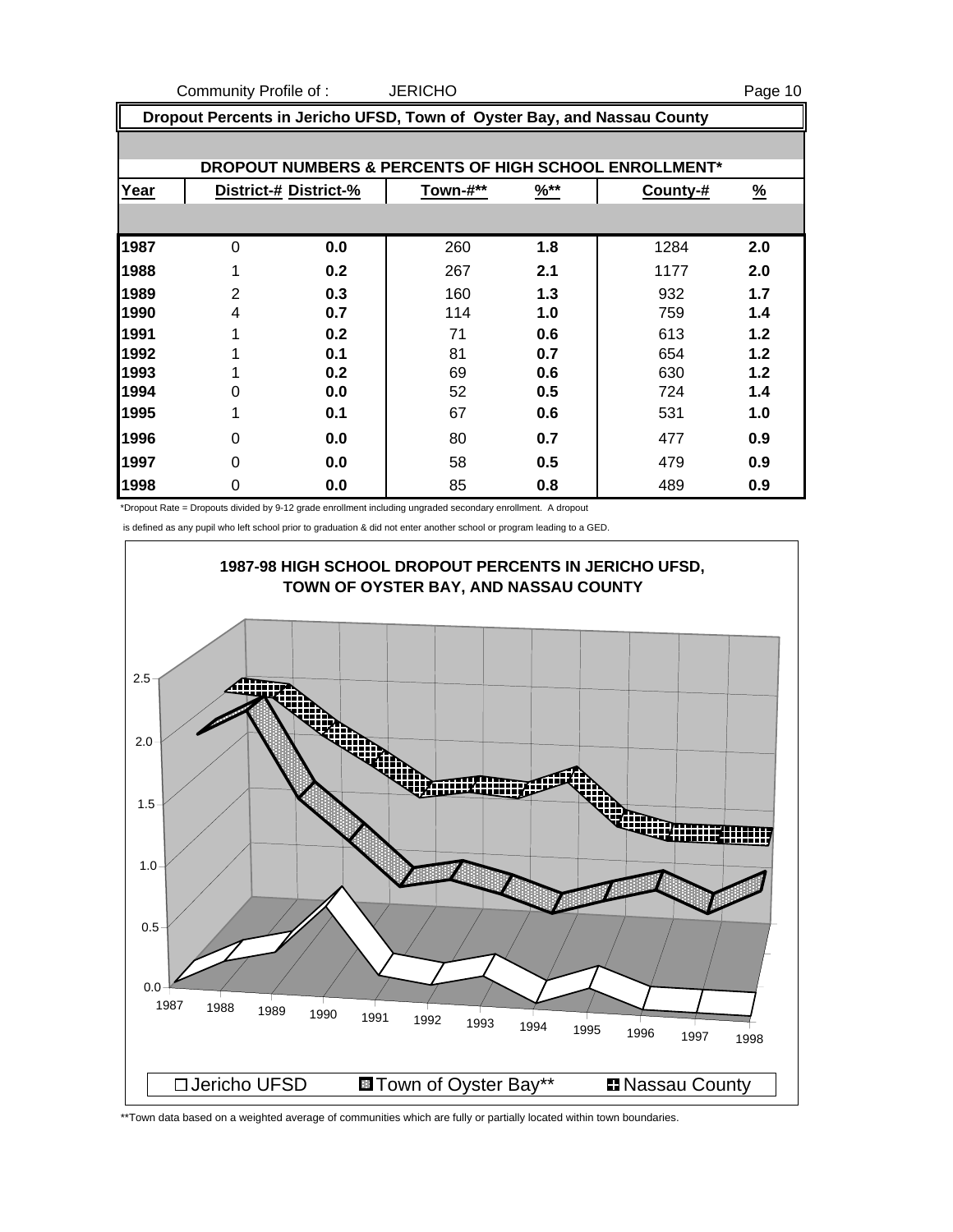| Nassau County and New York State* |                |           |                      |           |                       |           |  |  |
|-----------------------------------|----------------|-----------|----------------------|-----------|-----------------------|-----------|--|--|
|                                   | <b>Jericho</b> |           | <b>Nassau County</b> |           | <b>New York State</b> |           |  |  |
|                                   |                | Fertility |                      | Fertility |                       | Fertility |  |  |
| Year                              | Births**       | Rate      | <b>Births</b>        | Rate      | <b>Births</b>         | Rate      |  |  |
| 1982                              | 123            | 50.5      | 14,342               | 49.0      | 246,889               | 59.6      |  |  |
| 1983                              | 126            | 52.5      | 14,541               | 49.8      | 248,222               | 59.6      |  |  |
| 1984                              | 124            | 52.6      | 14,758               | 50.6      | 250,436               | 59.9      |  |  |
| 1985                              | 124            | 53.6      | 15,247               | 52.3      | 258,826               | 61.6      |  |  |
| 1986                              | 124            | 54.4      | 15,567               | 53.5      | 263,045               | 62.3      |  |  |
| 1987                              | 123            | 55.2      | 16,504               | 56.8      | 271,355               | 64.0      |  |  |
| 1988                              | 128            | 58.4      | 17,072               | 58.8      | 279,976               | 65.8      |  |  |
| 1989                              | 133            | 62.0      | 17,700               | 61.1      | 290,528               | 67.9      |  |  |
| 1990                              | 133            | 63.3      | 18,180               | 62.8      | 297,468               | 69.3      |  |  |
| 1991                              | 132            | 63.6      | 17,864               | 62.2      | 292,523               | 68.1      |  |  |
| 1992                              | 129            | 62.8      | 18,065               | 63.3      | 287,531               | 67.2      |  |  |
| 1993                              | 128            | 62.8      | 17,931               | 63.2      | 282,377               | 66.3      |  |  |
| 1994                              | 131            | 65.6      | 17,903               | 64.6      | 277,945               | 65.6      |  |  |
| 1995                              | 133            | 68.1      | 18,084               | 66.0      | 271,042               | 64.3      |  |  |
| 1996                              | 130            | 66.9      | 17,722               | 63.8      | 263,611               | 63.0      |  |  |
| 1997                              | 132            | 68.5      | 17,100               | 62.0      | 256,976               | 61.8      |  |  |

# 1982-97 Total Births and Fertility Rates For Jericho 11753,





\* Fertility rate based on live births per 1,000 female population 15-44. Data for 1990-97 reflect zip code boundaries. Data for prior years reflect the local zip-code community based upon census tracts data. \*\* The number of births to mothers in the Jericho area is a three year "running" average for all years. Source: Nassau County & New York State Departments of Health.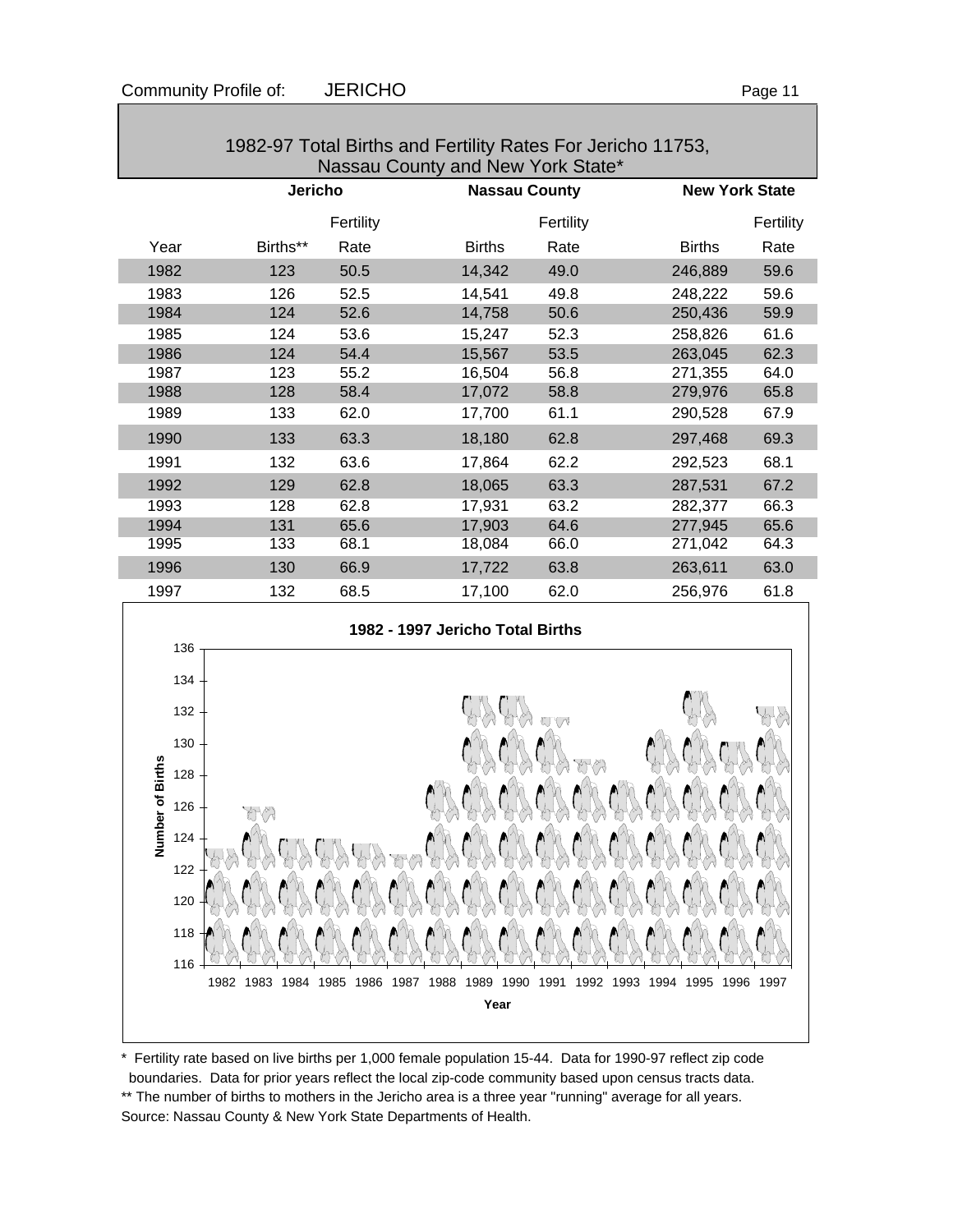| For Jericho 11753*, Nassau County and New York State** |                |           |               |                      |               |                       |  |
|--------------------------------------------------------|----------------|-----------|---------------|----------------------|---------------|-----------------------|--|
|                                                        | <b>Jericho</b> |           |               | <b>Nassau County</b> |               | <b>New York State</b> |  |
|                                                        | Teen           | Fertility | Teen          | Fertility            | Teen          | Fertility             |  |
| Year                                                   | <b>Births</b>  | Rate      | <b>Births</b> | Rate                 | <b>Births</b> | Rate                  |  |
| 1984                                                   |                | 4.2       | 668           | 12.2                 | 25,658        | 35.7                  |  |
| 1985                                                   | 1              | 4.3       | 711           | 13.4                 | 25,470        | 36.4                  |  |
| 1986                                                   | $\Omega$       | 1.1       | 685           | 13.4                 | 25,134        | 37.0                  |  |
| 1987                                                   | 0              | 0.0       | 677           | 13.8                 | 25,080        | 38.0                  |  |
| 1988                                                   |                | 2.3       | 663           | 14.1                 | 25,861        | 40.3                  |  |
| 1989                                                   | 1              | 4.8       | 679           | 15.0                 | 26,593        | 42.7                  |  |
| 1990                                                   | 1              | 4.9       | 674           | 15.6                 | 26,553        | 44.0                  |  |
| 1991                                                   | 2              | 5.0       | 672           | 16.0                 | 26,216        | 44.1                  |  |
| 1992                                                   |                | 2.7       | 629           | 15.1                 | 25,330        | 43.4                  |  |
| 1993                                                   | 4              | 1.9       | 700           | 18.4                 | 25,515        | 44.3                  |  |

# 1984-97 Births To Teen Mothers and Fertility Rates For Jericho 11753\*, Nassau County and New York State\*\*

\*\*\* In some of the years above, a teen fertility rate is greater than 0 when teen births are 0. This is possible because teen births are presented as a 3 year average and the actual teen birth number is between 0 and .5

1994 1 1.9 682 18.2 25,852 45.3 1995 1 3.0 668 18.0 24,805 43.6 1996 1 2.9 637 15.8 23,864 41.8 1997 1 2.8 561 13.9 22,185 38.5



\* The number of birth to teen mothers in the Jericho area is a three year "running" average for all years.

\*\* Fertility rate based on live births per 1,000 female population 15-19. Data for 1990-97 reflect zip code boundaries. Data for prior years reflect the local community as comprised by census tracts.